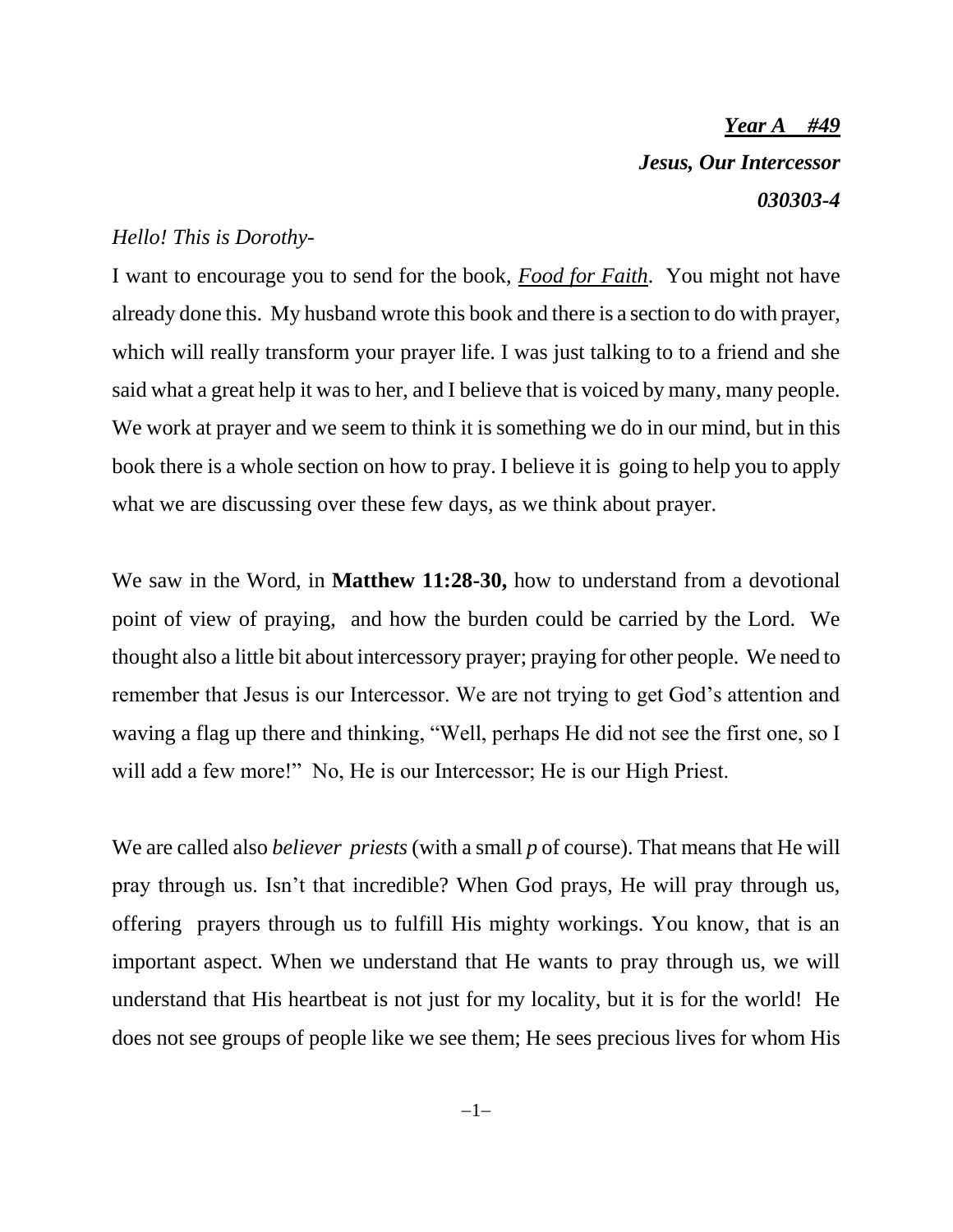Son died. He also knows every person everywhere in the world who has put their trust in Him. They are very precious to Him. He chose them. They are part of His family. They are part of His Body.

It is a normal thing in a body that tells us something to do with each other. It is a system called osmosis, where the fluid passes from cell to cell, and life and nutrition passes from cell to cell. So it is with the family of God. When you hear about some Christian in need, God is not letting you know so that then you can have a *tut tut* and a discussion with your friend about who is doing what and why this is being allowed, but that you can bring that burden of the Spirit and pray for that person. You do not know what would happen if you were in that identical situation. Therefore, this is where, as a fellow believer and as a believer priest, we have the right to come and carry the burden of the Lord in how to pray for other people.

Praise God, I am sure people have prayed for me on many occasions, when they have seen so much that needed help from God and so many situations that needed turning around by the living Lord. Thank God for such prayers! I remember many years ago there was a missionary who was in a classroom exactly at the other end of the world. In the middle of teaching, she knew that God said she had to pray for me, and it was very urgent! She stopped the class, and she had the whole class pray for me. Now the children did not know who I was; the missionary hardly knew who I was, but she knew it was radical that everything stop and she prayed, as she was sensitive to the Lord. I was in a life-threatening situation at that time! I do not know how many other times people have prayed or will pray. It might not be what I think is the most frightening situation to be in. It could be that today I am not walking dependent upon the Lord. You might see another and you feel they need to understand this. It is not by your